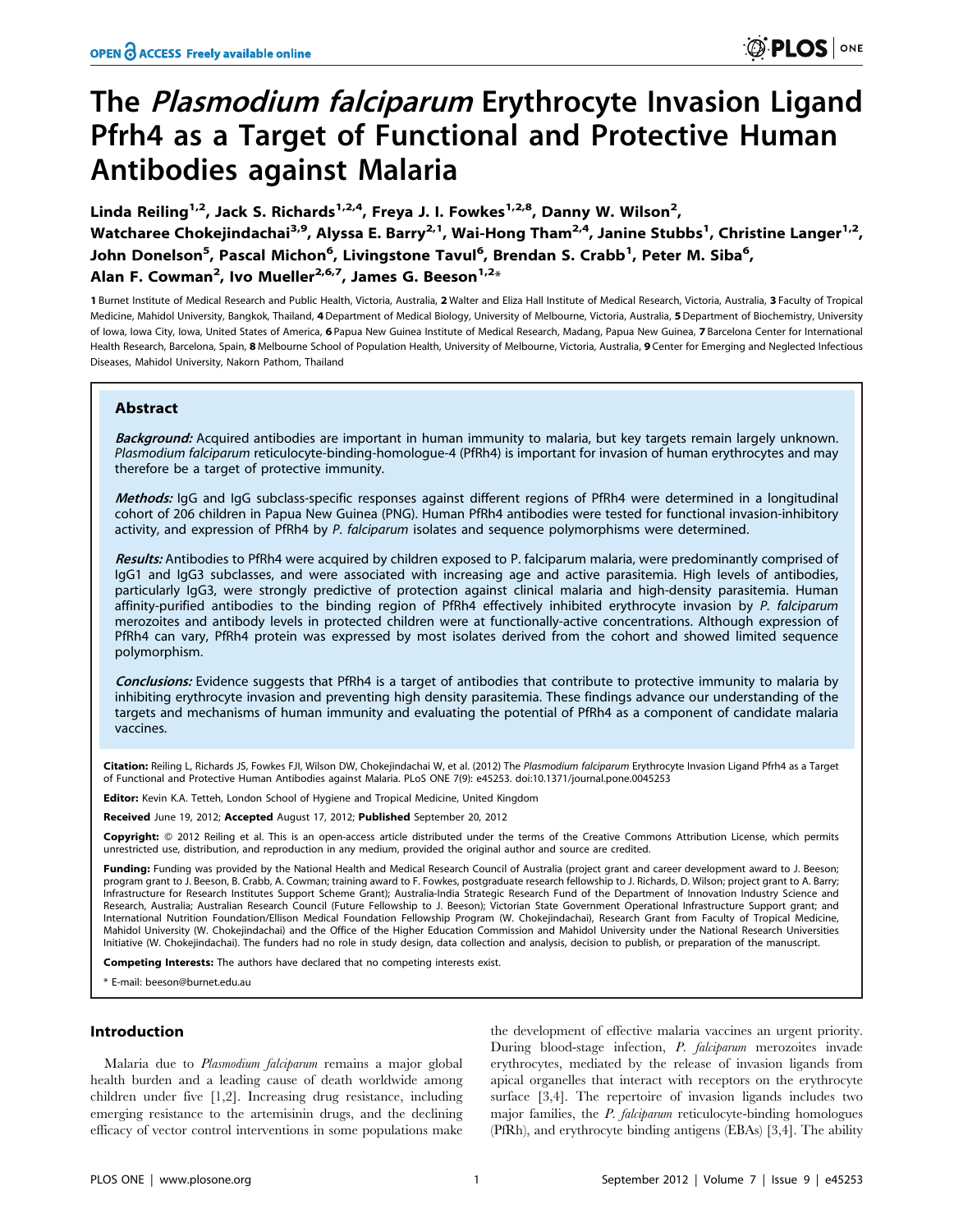of P. falciparum to vary the expression and/or use of EBA and PfRh proteins enables the use of alternate invasion pathways [5,6], facilitating immune evasion that enables P. falciparum to cause repeated and chronic infections [7]. Invasion pathways can be broadly classified into two main pathways, sialic acid (SA) dependent invasion and SA-independent invasion.

The PfRh ligands are located in the rhoptries of merozoites and include PfRh1, PfRh2a, PfRh2b, PfRh4 and PfRh5 [3,6,8,9,10]. PfRh4 binds to complement receptor 1 and is essential for SAindependent invasion [6,11,12,13], whereas the EBAs and PfRh1 are important for SA-dependent invasion [8,14,15,16,17,18]. Expression of PfRh4 varies among isolates, but knowledge on the extent of variation and the frequency of expression of PfRh4 by isolates is limited. There are data on expression of the Pfrh4 gene by isolates from infected individuals in Africa [19,20], and data on PfRh4 expression by a small number of laboratoryadapted isolates [6,11,21]; however, there are presently no data on expression of PfRh4 protein by clinical isolates, or data from populations outside Africa.

Protective immunity to malaria eventually develops after repeated exposure, and is thought to prevent disease by controlling blood-stage parasitemia [22,23,24,25]. Despite an expanding knowledge of the genomics and proteomics of P. falciparum, few antigens have been studied as immune targets in humans [22,23] and there is a paucity of data on functional immune responses to specific antigens. These gaps have restricted our knowledge of immunity and impeded progress towards developing effective vaccines. Antibodies to erythrocyte invasion ligands may act by directly inhibiting parasite replication, possibly also through antibody dependent cellular inhibition, and opsonization of merozoites for phagocytosis [7,22,26,27,28,29,30,31]. Very little is known about immune responses to PfRh proteins. An initial study in Kenya reported that antibodies to PfRh2 and PfRh4 were acquired in an age-dependent manner, reflecting the acquisition of immunity in the population, and antibodies to PfRh2 were associated with protective immunity in a prospective study of children [7,30]. In light of the important role of PfRh4 in invasion, we have evaluated PfRh4 as a target of human immunity.

## Materials and Methods

## Protein Expression

Recombinant protein PfRh4.9 (amino acids [aa] 28–766; Figure 1) contains the erythrocyte binding region of PfRh4, and the expression, purification, and functional binding activity of the protein has been previously reported [32]. In brief, it was expressed as a  $(His)_6$  fusion protein, and subsequently purified on a Ni-nitrilotriacetic acid column followed by a Superdex gel filtration column. Recombinant proteins PfRh4.2 (amino acids aa 1277–1451), PfRh4.1 (aa 607–773) and PfRh4.4 (aa1445–1619) were expressed as GST fusion proteins and purified on a glutathione agarose column (Sigma-Aldrich, Sydney, Australia), and then dialysed against PBS, as previously described [6]. The PfRh4 sequence used was from the reference isolate 3D7.

#### ELISA

IgG and IgG subclass reactivity to recombinant proteins were measured by ELISA using established methods [25,30,31]. Sera were tested at 1/500. Samples were classified as antibody positive if the OD>mean+3SD of reactivity observed with non-exposed sera. Reactivity of antibodies among samples to GST was negligible.



Figure 1. PfRh4 is a target of human antibodies. (a) Schematic representation of the PfRh4 recombinant proteins used in this study, relative to full length PfRh4. TM: transmembrane domain. Numbers represent amino acids. (b) IgG reactivity to PfRh4 recombinant proteins measured by ELISA. Results are shown as median OD and interquartile ranges by age group ( $\leq$  or  $>$ 9 years of age) or parasitemic status (PCRor PCR+) for PfRh4.2 (left panel) and PfRh4.9 (right panel). doi:10.1371/journal.pone.0045253.g001

#### Study Population and Ethics Approval

Plasma samples were obtained from a prospective treatment reinfection study of 206 children from Mugil, Madang Province, Papua New Guinea (PNG) described in detail elsewhere [33]; median age was 9.3 years (range: 5–14). At enrolment the prevalence of P. falciparum was  $67.5\%$  (n = 139) by PCR and  $40.3\%$  $(n = 83)$  by light microscopy (the geometric mean parasite density was 361 parasites/ $\mu$ l (95% CI, 240–544). After enrolment, all children received 7 days of artesunate orally. Children were reviewed 2-weekly for 6 months for symptomatic illness and parasitemia by PCR and microscopy, and by passive case detection. A clinical episode of P.falciparum malaria was defined as fever and *P.falciparum* parasitemia  $>$  5000/ $\mu$ l. During the followup period, 80 children experienced clinical malaria, 196 had reinfection by PCR, and 180 had re-infection detected by light microscopy. Samples used were those taken at enrolment, prior to artesunate treatment. Sera were also obtained from anonymous Australian residents as controls. Ethical approval for this study was obtained from the Medical Research Advisory Committee, PNG and the Human Research Ethics Committees of the Walter and Eliza Hall Institute and Alfred Hospital, Australia. Written informed consent was obtained from subjects and their guardians.

#### Statistical Analysis

Statistical analysis was performed using STATA 9.2 (STATA-Corp, College Station, Texas, USA). Differences in seroprevalence and IgG levels between categorical variables were assessed using chi-square tests or Kruskal Wallis tests, respectively. To determine the association between antibody levels and subsequent episodes of P. falciparum infection and symptomatic malaria, children were stratified into three equal groups (tertiles) reflecting low (including those who were classified as sero-negative), medium and high responders according to OD values for each antigen; the risk of malaria and parasitemia was compared between responder groups, as used previously [30,31]. Although some children had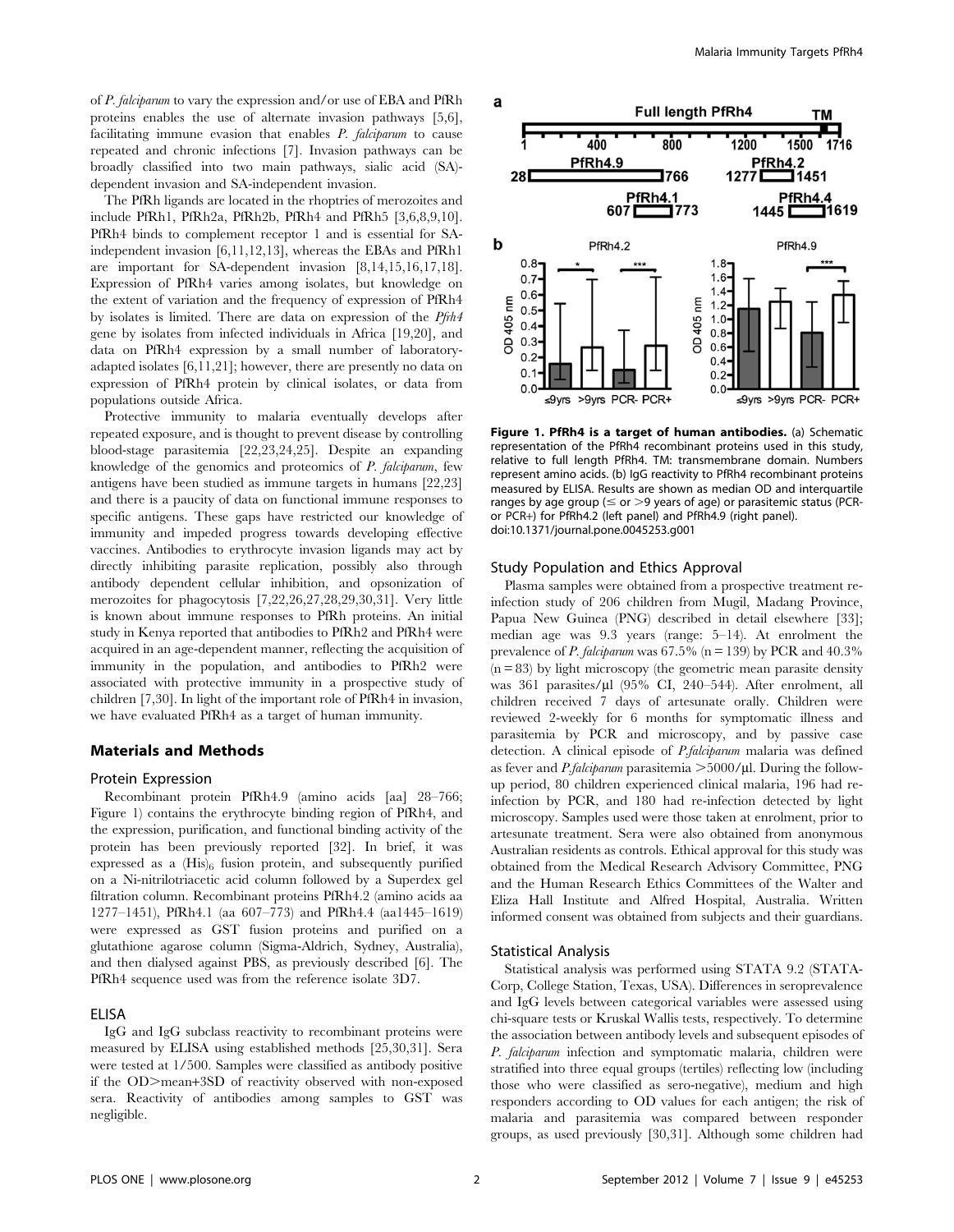multiple episodes of parasitemia or malaria, analysis included time to first re-infection or first symptomatic episode only. All children were treated with 7 days artesunate, orally, at enrolment to clear existing parasitemia, and treatment efficacy was 91.4% (as determined by PCR) [33]. Treatment failures  $(n = 12)$  were differentiated from re-infection by genotyping of  $msp2$ , and were excluded from the analysis. The Cox proportional hazards model was used to calculate hazard ratios for risk of malaria between antibody responder groups. For antibody variables that showed non-proportional hazards, an interaction term between the antibody response and time (3 categories:  $t = 0-100$ ,  $t = 100-150$ and  $t > 150$  days) was included in the analysis. A range of demographic, clinical and biological variables were assessed as potential confounders of associations between antibodies and malaria outcomes. Only host age and location of residence were identified as being significantly associated with antibodies and malaria outcomes [25,33]. Of note, parasitemia status at enrolment and red blood cell polymorphisms were not associated with malaria outcomes [33,34]. Therefore, multivariate analysis was used to calculate adjusted hazard ratios using covariates of age and location. Age was used as binary variable  $\leq 9$  years,  $\geq 9$ years), as previous studies indicated that this stratification was the most informative approach for assessing the effect of age [33]. Additional age groupings with narrower age ranges were explored in the multivariate analysis; however, results using these groupings in the analysis were not different to using age as a dichotomous variable. Adjusting for host gender did not influence protective associations. Some previous studies have stratified analyses based on the presence or absence of parasitemia at baseline [35] because it was found to influence antibody associations. However, in our study, parasitemia at enrolment was not significantly associated with malaria outcomes and including parasitemia status in the analysis did not affect the multivariate regression models. There was no significant difference in PfRh4 antibodies according to gender. Furthermore, adjustments for gender in multivariate models did not significantly alter model outputs; therefore, gender was not included in the final model. Recombinant protein constructs PfRh4.1, PfRh4.2, and PfRh4.4 were GST-fusion proteins; reactivity to GST was very low, and was not associated with risk of malaria, and deducting GST reactivity from the reactivity to Rh4-GST fusion proteins did not affect analysis outcomes. Reporting of study outcomes followed the MIOS guidelines for malaria immuno-epidemiology observational studies [22].

# Immunofluorescence Microscopy (IFAs) and Western Blots for PfRh4 Expression

Using blood samples collected at enrolment, erythrocytes were separated from PBMCs by density centrifugation over a Ficoll-Paque gradient (Ficoll-Paque Plus, Amersham, [36]. Parasites were cultured for 36 hours until mainly segmented schizonts were prevalent, washed twice in PBS, thin smears made, air dried then fixed in methanol  $(-20^{\circ}C)$  for 2 minutes. Slides were treated for 10 minutes with 0.1% Triton X100 prior to blocking (30 minutes, 3% BSA), and then sequentially incubated with monoclonal anti-PfRh4 (1:50) and polyclonal rabbit antibodies to P. falciparum rhoptry neck protein PfRON4 (1:1000), anti-mouse-Alexa 594 (1:500) and anti-rabbit-Alexa 488 (1:750). A DAPI containing mounting medium was added (VectaShield, Vector Labs). An isolate was considered positive for PfRh4 expression only if at least 3 DAPI-positive schizonts stained positive with anti-PfRh4. For western blots, protein extracts of P. falciparum schizonts were obtained by Saponin lysis of a synchronized parasite culture [7]. Schizont pellets were boiled in reducing sample buffer. SDS

PAGE and Western Blot were performed using established procedures. Monoclonal anti-PfRh4 antibody was used 1/500, rabbit anti-Hsp70 1/500, anti-mouse-HRP conjugate 1/1000 and anti-rabbit-HRP conjugate 1/25000, all in 1% casein. The specificity of the PfRh4 MAb has been previously established by demonstrating that it labels a protein of expected size in parasites that are known to express pfrh4 gene, and does not label a similar protein in parasites in which the pfrh4 gene has been disrupted [32]. Isolates used included 3D7, HB3, W2mef $\Delta$ PfRh4 [6], HCS3 [37], XIE, Pf2004, Pf2006 [38].

#### Affinity-purification of Human Antibodies

Serum samples from adults and children in the study population were screened for antibodies to PfRh4.2 and PfRh4.9 by ELISA and a pool was made of ELISA-positive samples. Recombinant antigen (PfRh4.2 or PfRh4.9) was coupled to CNBR activated Sepharose (GE Healthcare). Pooled serum was filtered to remove lipids/debris before incubating with the antigen-coupled resin overnight (4 $^{\circ}$ C). Bound antibodies were eluted in  $10\times1$  ml steps using  $0.1$  M Glycine pH 2.4, and pH adjusted with  $30 \mu$ l Tris pH  $8.8$  (3 M) and  $20 \mu$ l NaCl (5 M). Eluates were pooled, dialysed against PBS, filter-sterilized, and concentrated using Ultracel columns (Millipore, MWCO 50 kDa). Concentration was determined by densitometry using known concentrations of human IgG. After affinity purification, samples were tested for IgG reactivity to a panel of recombinant merozoite proteins to validate the procedure. This demonstrated that the PfRh4-affinity-purified antibody fraction was enriched for PfRh4.9 reactivity, or PfRh4.2 reactivity, and the eluates from the column showed a marked depletion of reactivity (data not shown). There was no depletion of antibodies to other merozoite proteins.

#### Growth Inhibition Assays

Antibodies were tested for in vitro inhibition of growth over two cycles of replication, as described previously [39,40], using the 3D7 parasite isolate. Neuraminidase-treated erythrocytes were used in some assays [7]. All samples were tested in duplicate and results were expressed as a percent growth in a PBS control.

#### Sequence Analysis of PfRh4

Regions encoding PfRh4.2 and PfRh4.9 were amplified and sequenced (accession numbers HE610476–610500) using P. falciparum genomic DNA extracted from infected blood samples from children in the cohort or samples from other children and adults in the same township as described [30,41,42]. To sequence PfRh4.2, oligonucleotide primers PfRh4-A3-fwd 5' caaataaaaaatgtcagtgatgtattcacac  $3'$  and PfRh4-A3-rev  $5'$  gacatttgtcttgtctcctatggtg 3' were used to amplify a 525 bp fragment coding for PfRh4.2, as described in [30]. PfRh4.9 was amplified using a hemi-nested PCR strategy [42]. In the primary PCR reaction, two overlapping fragments were amplified (nucleotides 150–1423 and 730–2010 relative to the 3D7 reference sequence, AF432854) using primers: Rh4-F1 (5'aaaacacaccatacgaacaa 3')/ Rh4-R2  $(5'$  tggataaacatatatcatcggta 3') and Rh4-F2  $(5'$  acacaaacaagtttgaacataa  $3'/Rh4_R3$  (5' ttgttgaatagttttgtgtgtaaa 3'). In the secondary PCR reaction, three fragments were amplified (nucleotides 150–826, 730–1423 and 1340–2010) from the corresponding primary PCR product using primers Rh4\_F1/Rh4\_R1 (5' tgttaaatgacaatcggaat  $3'$ ), Rh4-F2/Rh4-R2 and Rh4F3 ( $5'$  tctcattcgataaaaataaatca 3'). High quality PCR products were purified and sequenced directly. Only polymorphisms found in two independent PCR products were scored. If there was a discrepancy between the two PCR products, a third PCR product was sequenced to confirm the correct sequence. Using BLAST,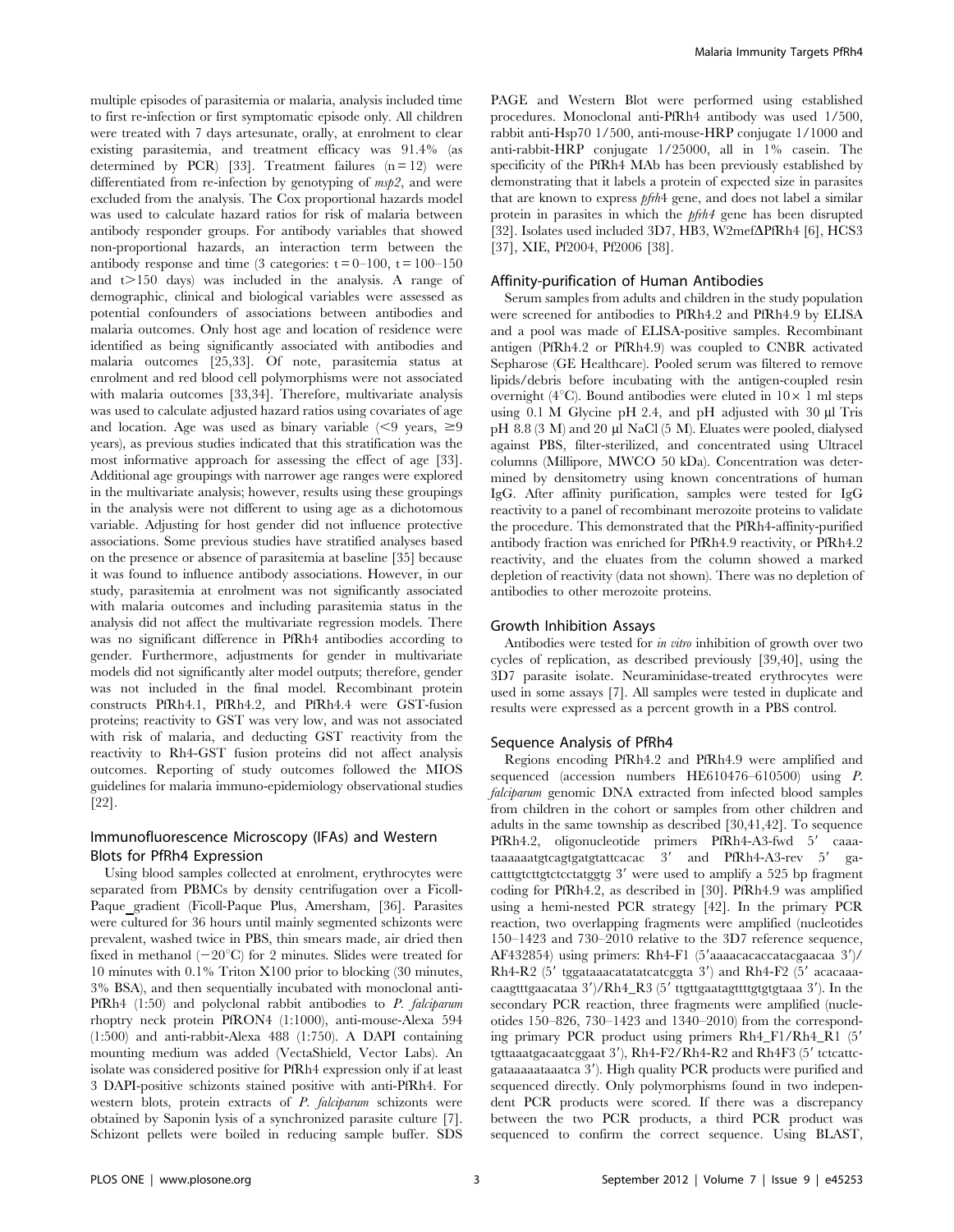PhRh4.2 and PfRh4.9 sequences from further isolates were identified in the Broad and Sanger Institutes' database including Pf\_Senegal (Senegal), RO33 and Ghana (Ghana), RAJ116 and ICH-CR14 (India), HB3 (Honduras), IT and 7G8 (Brazil), D10 (PNG), 3D7 (unknown origin) and Dd2 (SE Asia).

## Results

# Antibodies to PfRh4.2 and PfRh4.9 are Associated with Age and Concurrent Parasitemia

We measured antibodies in all cohort samples to various regions of PfRh4 expressed as recombinant proteins (Figure 1a). PfRh4.9, expressed and purified as a his-tagged protein, was selected because it contains the erythrocyte-binding region [32]. PfRh4.2 (GST-tagged) is located within the C-terminal region [6], and is known to be recognised by human antibodies [7]. Two additional proteins were expressed as GST-fusion proteins and evaluated; these were PfRh4.4 and PfRh4.1. The prevalence of IgG against PfRh4.2 and PfRh4.9 was high (94–96%) in the cohort (Table 1), whereas there was no reactivity among samples from unexposed Australian residents. The prevalence antibodies to PfRh4.2 and PfRh4.9 was significantly higher in older children  $(p<0.01$  and  $p<0.001$ , respectively), and among children who were parasitemic at time of sample collection ( $p = 0.042$  and  $p < 0.001$  for PfRh4.2 and PfRh4.9, respectively), consistent with the specific acquisition of antibodies from P. falciparum exposure. Antibodies levels also tended to be higher among older children and those who had active parasitemia (Figure 1b). There was a significant correlation between antibodies against PfRh4.2 and PfRh4.9 ( $p$ <0.001; Table 2), and antibodies to PfRh4.2 and PfRh4.9 were significantly correlated with antibodies to other merozoite antigens, such as EBA175 ( $p<0.001$ ), suggesting that antibodies to PfRh4 are coacquired with other responses to merozoite antigens. Prior studies have shown that antibodies generated in rabbits against recombinant PfRh4.2 and PfRh4.9 reacted specifically with native PfRh4 [6,32], indicating that epitopes expressed by native proteins are represented on the recombinant proteins we used in ELISAs. In contrast, antibodies to the two other constructs, PfRh4.1 and PfRh4.4, were generally low and antibodies were not significantly associated with age or parasitemia status. This suggests that these regions may not be naturally immunogenic, or contain no or few antibody epitopes. Alternatively, the recombinant proteins may not be appropriately folded to present epitopes; however, in the absence of knowledge of the structure of PfRh4 this is difficult to assess.

# IgG Subclass Responses are Predominantly IgG1 and IgG3

The nature of IgG subclasses can influence function [43], and we found that IgG1 and IgG3, known as cytophilic subclasses, formed the predominant responses (Table 1). Most children were seropositive for PfRh4.2 specific IgG3 (93.3%), whereas seropositivity for PfRh4.2 specific IgG1, IgG2 and IgG4 was much lower (14.6%, 8.3%, and 2.4%, respectively). IgG3 to PfRh4.2 was significantly higher among older children  $(p = 0.01 - 0.06)$  and children with active parasitemia ( $p$ <0.01). IgG1 was the most prevalent response against PfRh4.9 (74.3%) and was significantly higher in parasitemic children  $(p<0.001)$ , but was not associated with age. The prevalence of PfRh4.9 specific IgG3 was 36.4%, and was strongly associated with age  $(p<0.0001)$  and parasitemic status (p $<$ 0.0001). There was no PfRh4.9 specific IgG2 and very little IgG4 detected.

# Antibodies to PfRh4 are Associated with a Reduced Risk of Clinical Malaria and High-density Parasitemia

The design and longitudinal nature of the cohort study, incorporating anti-malarial treatment at enrolment and active follow-up with the application of sensitive molecular methods to detect P. falciparum infections, enabled us to investigate relationships between PfRh4 specific antibodies and re-infection, parasitemia of different densities and symptomatic malaria. A range of factors were assessed for potential confounding of antibody associations with malaria outcomes; of these, only host age and residential location were identified as possible confounders [33,34]. Total IgG, IgG1 and IgG3 against PfRh4.2 were all significantly associated with protection from clinical malaria (defined as parasitemia  $>5000$  parasites/ $\mu$ l plus fever) when comparing high and low antibody responders (HR 0.23,  $p<0.0001$ ; 0.36,  $p=0.001$  and 0.4,  $p=0.003$ , respectively, Table 3). Importantly, these associations remained significant after adjustment for age and location of residence (adjusted HR [aHR] 0.29,  $p = 0.001$ ; 0.39,  $p = 0.004$  and 0.51,  $p = 0.04$ , respectively). The association between antibodies to PfRh4 and age was modest, and adjusting for age, on its own, in survival analyses did not significantly alter the hazard ratios (using age as a dichotomous variable of  $\leq$ 9 and  $\geq$ 9 years, or using multiple age categories). Some previous studies have reported hazard ratios stratified for parasitemia status at baseline because of an interaction between antibodies, parasitemia and malaria risk. Although antibodies were higher among those with current parasitemia in this study, parasitemia at baseline was not significantly associated with risk of malaria. Therefore, parasitemia was not included as a confounding variable in our final analyses, and survival analyses were not stratified by baseline parasitemia status; adjusting for parasitemia at enrolment did not affect hazard ratios. High levels of IgG and IgG3 against PfRh4.2 were also significantly associated with a reduced risk of high-density parasitemia (defined as  $>5000$  parasites/ul; aHR: 0.51,  $p = 0.028$ , and aHR: 0.52,  $p = 0.027$ , respectively; Supporting data, Table S1).

High PfRh4.9-specific IgG3 was strongly associated with a reduced risk of clinical malaria (HR:  $0.14$ ,  $p<0.0001$ ; aHR:  $0.18$ ,  $p = 0.002$ ; this was the strongest association with protection seen in this study. PfRh4.9 specific IgG3 was also predictive of protection against high-density parasitemia (Table S1). Importantly, the strength and significance of the association remained high after adjusting for age and residential location, and were not affected by adjusting for parasitemia at enrolment. In contrast, IgG1 was not significantly associated with protection. Antibodies to PfRh4.1 and PfRh4.4 were low and not associated with protection (data not shown). Due to the low prevalence of IgG2 and IgG4 to PfRh4, associations with protection were not examined. None of the examined antibody levels was associated with protection from re-infection per se.

The protective association for IgG3 to the PfRh4.9 recombinant protein (which contains the erythrocyte-binding region) was stronger than responses or the PfRh4.2 recombinant protein. To explore this further, we included IgG3 responses to PfRh4.9 and PfRh4.2 in multivariate analysis using the Cox proportional hazards model. The association between IgG3 to PfRh4.9 and reduced risk of malaria was unchanged and strongly associated with protection, whereas the association between IgG3 to PfRh4.2 and protection was weaker and non-significant. This may suggests that IgG3 to PfRh4.9 is the more important response in contributing to protection from malaria in this cohort. Because of a significant correlation between responses, interaction terms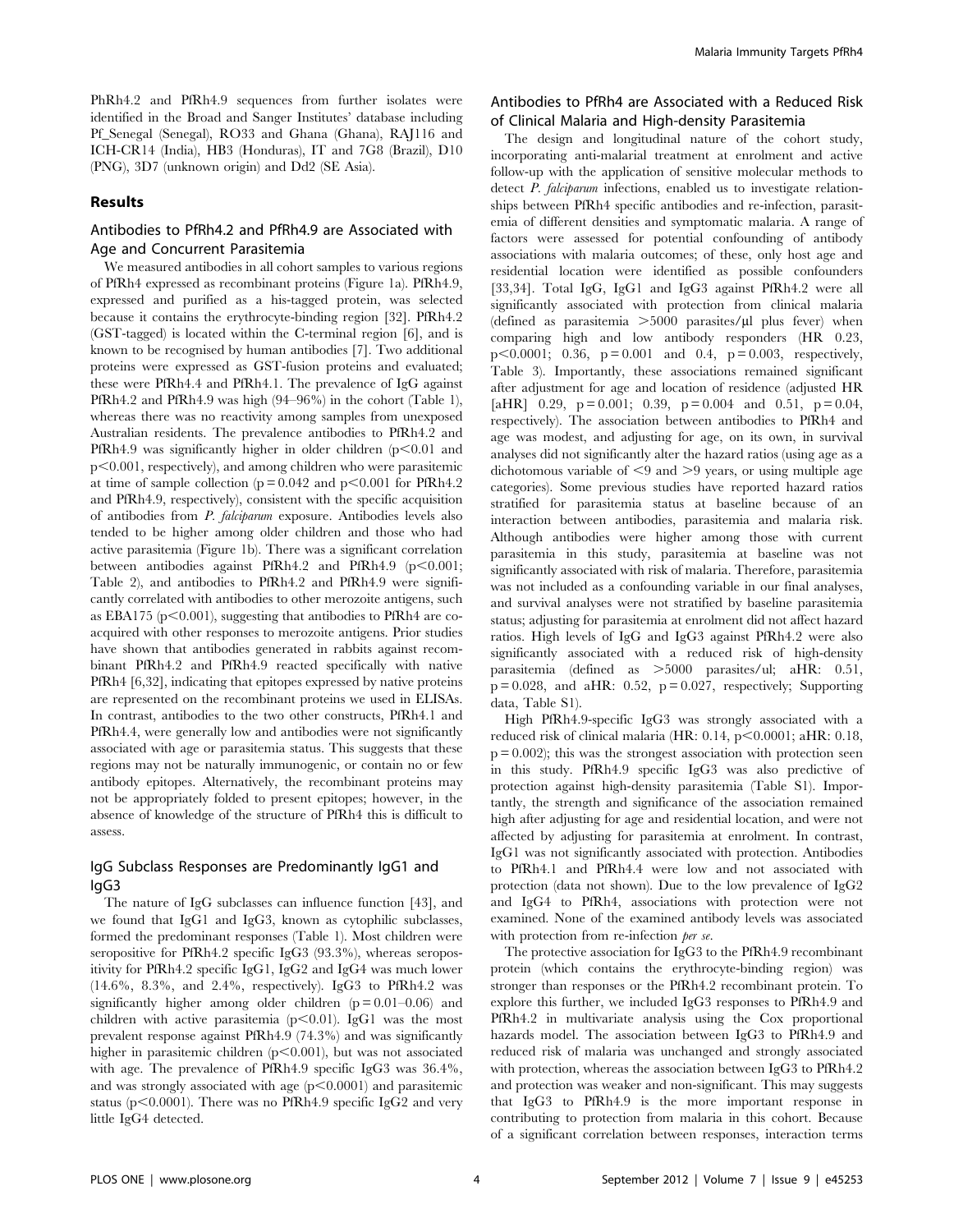Table 1. Prevalence and levels of antibodies to PfRh4 antigens.

|                           | All             | Age <sup>2</sup>    | Enrolment P. falciparum parasitemic status <sup>3</sup> |                |                 |                 |                |
|---------------------------|-----------------|---------------------|---------------------------------------------------------|----------------|-----------------|-----------------|----------------|
|                           |                 | ≤9.0 yrs            | $>9.0$ yrs                                              | P <sup>4</sup> | $PCR-$          | PCR+            | P <sup>4</sup> |
|                           | $n = 206$       | $n = 91$            | $n = 115$                                               |                | $n = 67$        | $n = 139$       |                |
| PfRh4.2                   |                 |                     |                                                         |                |                 |                 |                |
| lgG                       |                 |                     |                                                         |                |                 |                 |                |
| Seropositive <sup>1</sup> | 195             | 82                  | 113                                                     | 0.01           | 60              | 135             | 0.042          |
| $\%$                      | 94.7            | 90.1                | 98.2                                                    |                | 90              | 97              |                |
| Median OD                 | 0.24            | 0.16                | 0.26                                                    | 0.01           | 0.12            | 0.28            | 0.0001         |
| [IQR]                     | $[0.08 - 0.64]$ | $[0.1 - 0.54]$      | $[0.12 - 0.7]$                                          |                | $[0.04 - 0.38]$ | $[0.12 - 0.71]$ |                |
| PfRh4.9                   | $n = 203$       |                     |                                                         |                |                 |                 |                |
| lgG                       |                 |                     |                                                         |                |                 |                 |                |
| Seropositive <sup>1</sup> | 195             | 82                  | 113                                                     | 0.001          | 58              | 137             | < 0.0001       |
| %                         | 96.1            | 91.1                | 100                                                     |                | 87.7            | 100             |                |
| Median OD                 | 1.23            | 1.15                | 1.25                                                    | 0.6            | 0.81            | 1.35            | < 0.0001       |
| [IQR]                     | $[0.74 - 1.51]$ | $[0.54 - 1.58]$     | $[0.87 - 1.44]$                                         |                | $[0.32 - 1.25]$ | $[0.95 - 1.55]$ |                |
| PfRh4.4                   |                 |                     |                                                         |                |                 |                 |                |
| lgG                       |                 |                     |                                                         |                |                 |                 |                |
| Seropositive <sup>1</sup> | 31              | 13                  | 18                                                      | 0.785          | 8               | 23              | 0.386          |
| $\%$                      | 15.1            | 14.3                | 15.7                                                    |                | 12.0            | 16.6            | 0.386          |
| Median OD                 | 0.12            | 0.12                | 0.12                                                    | 0.571          | 0.12            | 0.12            | 0.995          |
| [IQR]                     | $[0.08 - 0.19]$ | $[0.08 - 0.19]$     | $[0.08 - 0.2]$                                          |                | $[0.07 - 0.2]$  | $[0.08 - 0.19]$ | 0.995          |
| PfRh4.1                   |                 |                     |                                                         |                |                 |                 |                |
| lgG                       |                 |                     |                                                         |                |                 |                 |                |
| Seropositive <sup>1</sup> | 78              | 34                  | 44                                                      | 0.895          | 24              | 54              | 0.675          |
| $\%$                      | 37.9            | 37.4                | 38.3                                                    |                | 35.8            | 38.9            |                |
| Median OD                 | 0.15            | 0.15                | 0.15                                                    | 0.544          | 0.15            | 0.15            | 0.732          |
| [IQR]                     | $[0.1 - 0.22]$  | $[0.08 - 0.21]$     | $[0.1 - 0.22]$                                          |                | $[0.09 - 0.23]$ | $[0.1 - 0.22]$  |                |
| PfRh4.2                   |                 |                     |                                                         |                |                 |                 |                |
| subclasses                |                 |                     |                                                         |                |                 |                 |                |
| IgG1                      |                 |                     |                                                         |                |                 |                 |                |
| Seropositive <sup>1</sup> | 30              | 10                  | 20                                                      | 0.2            | 5               | 25              | 0.045          |
| $\%$                      | 14.6%           | 11.0%               | 17.4%                                                   |                | 7.5%            | 18.0%           |                |
| Median OD                 | 0.06            | 0.04                | 0.06                                                    | 0.36           | 0.04            | 0.06            | 0.056          |
| [IQR]                     | $[0.01 - 0.12]$ | $[0.01 - 0.11]$     | $[0.01 - 0.13]$                                         |                | $[0 - 0.09]$    | $[0.02 - 0.13]$ |                |
| lgG2                      |                 |                     |                                                         |                |                 |                 |                |
| Seropositive <sup>1</sup> | 17              | 10                  | $7\overline{ }$                                         | $0.2\,$        | $\overline{3}$  | 14              | 0.172          |
| $\%$                      | 8.3%            | 11%                 | 6.1%                                                    |                | 4.5%            | 10.1%           |                |
| Median OD                 | 0.01            | $\overline{0}$      | 0.01                                                    | 0.32           | $\mathbf 0$     | $\mathbf 0$     | 0.169          |
| [IOR]                     | $[0 - 0.01]$    | $[0 - 0.01]$        | $[0 - 0.02]$                                            |                | $[0 - 0.11]$    | $[0 - 0.02]$    |                |
| lgG3                      |                 |                     |                                                         |                |                 |                 |                |
| Seropositive <sup>1</sup> | 182             | 77                  | 105                                                     | 0.06           | 50              | 132             | 0.003          |
| %                         | 93.3%           | 89.5%               | 96.3%                                                   |                | 84.8%           | 97.1%           |                |
| Median OD                 | 0.19            | 0.13                | 0.25                                                    | 0.01           | 0.1             | 0.25            | < 0.0001       |
| [IQR]                     | $[0.06 - 0.63]$ | $[0.04 - 0.44]$     | $[0.07 - 0.74]$                                         |                | $[0.02 - 0.25]$ | $[0.07 - 0.84]$ | < 0.0001       |
| lgG4                      |                 |                     |                                                         |                |                 |                 |                |
| Seropositive <sup>1</sup> | 5               | $\overline{2}$      | $\overline{3}$                                          |                | $\overline{2}$  | $\overline{3}$  |                |
| $\%$                      |                 |                     |                                                         | $1.0\,$        |                 |                 | 0.661          |
| Median OD                 | 2.4%            | 2.2%                | 2.6%                                                    |                | 3.0%            | 2.16%           |                |
|                           | $\pmb{0}$       | $\mathsf{O}\xspace$ | $\mathbf 0$                                             | 0.15           | $\mathbf 0$     | $\mathbf 0$     | 0.138          |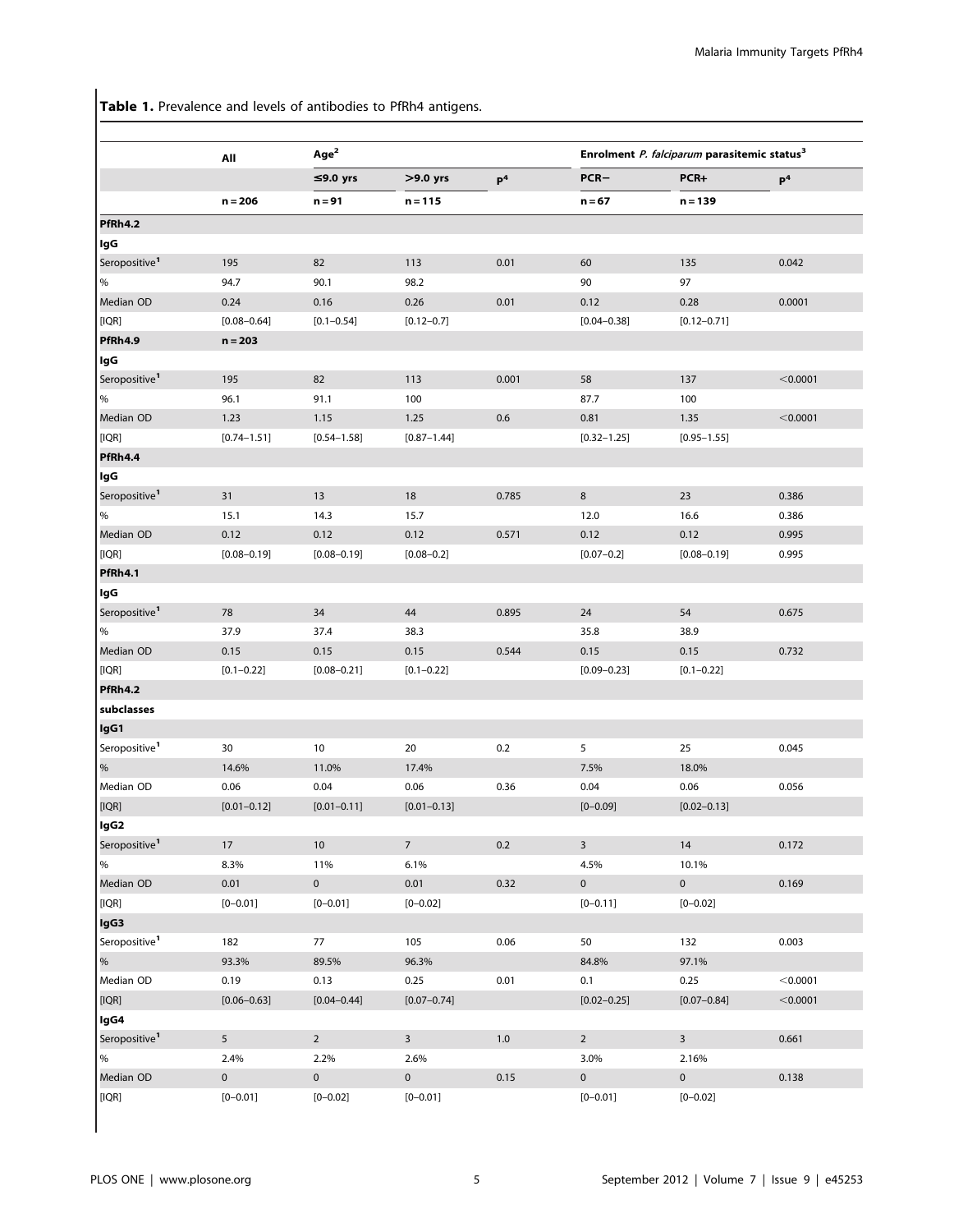## Table 1. Cont.

|                           | All             | Age <sup>2</sup> |                 |                          |                 | Enrolment P. falciparum parasitemic status <sup>3</sup> |                          |
|---------------------------|-----------------|------------------|-----------------|--------------------------|-----------------|---------------------------------------------------------|--------------------------|
|                           |                 | ≤9.0 yrs         | $>9.0$ yrs      | P <sup>4</sup>           | $PCR-$          | PCR+                                                    | P <sup>4</sup>           |
|                           | $n = 206$       | $n = 91$         | $n = 115$       |                          | $n = 67$        | $n = 139$                                               |                          |
| PfRh4.9<br>subclasses     |                 |                  |                 |                          |                 |                                                         |                          |
| lgG1                      |                 |                  |                 |                          |                 |                                                         |                          |
| Seropositive <sup>1</sup> | 153             | 63               | 90              | 0.14                     | 36              | 117                                                     | < 0.0001                 |
| $\%$                      | 74.3%           | 69.2%            | 78.3%           |                          | 53.7%           | 84.2%                                                   |                          |
| Median OD                 | 0.41            | 0.39             | 0.44            | 0.25                     | 0.21            | 0.54                                                    | < 0.0001                 |
| [IQR]                     | $[0.14 - 0.78]$ | $[0.10 - 0.86]$  | $[0.20 - 0.73]$ |                          | $[0.04 - 0.48]$ | $[0.23 - 0.84]$                                         |                          |
| lgG <sub>2</sub>          |                 |                  |                 |                          |                 |                                                         |                          |
| Seropositive <sup>1</sup> | 0               | 0                | 0               | $\overline{\phantom{0}}$ | 0               | 0                                                       | $\overline{\phantom{m}}$ |
| $\%$                      | 0%              | 0%               | 0%              |                          | 0%              | 0%                                                      |                          |
| Median OD                 | 0               | 0                | 0               | 0.22                     | 0               | 0                                                       | 0.111                    |
| [IQR]                     | $[0 - 0.02]$    | $[0 - 0.02]$     | $[0 - 0.02]$    |                          | $[0 - 0.01]$    | $[0 - 0.02]$                                            |                          |
| lgG3                      |                 |                  |                 |                          |                 |                                                         |                          |
| Seropositive <sup>1</sup> | 75              | 17               | 58              | < 0.0001                 | 12              | 63                                                      | < 0.0001                 |
| $\%$                      | 36.4%           | 18.7%            | 50.4%           |                          | 17.9%           | 45.3%                                                   |                          |
| Median OD                 | 0.07            | 0.03             | 0.13            | < 0.0001                 | 0.03            | 0.11                                                    | < 0.0001                 |
| [IQR]                     | $[0.02 - 0.2]$  | $[0.01 - 0.86]$  | $[0.05 - 0.27]$ |                          | $[0.01 - 0.07]$ | $[0.03 - 0.24]$                                         |                          |
| lgG4                      |                 |                  |                 |                          |                 |                                                         |                          |
| Seropositive <sup>1</sup> | 15              | 5                | 10              | 0.38                     | 4               | 11                                                      | 0.778                    |
| $\%$                      | 7.3%            | 5.5%             | 8.7%            |                          | 6.0%            | 7.9%                                                    |                          |
| Median OD                 | 0               | 0                | 0               | 0.3                      | 0               | 0                                                       | 0.130                    |
| [IQR]                     | $[0 - 0.02]$    | $[0 - 0.02]$     | $[0 - 0.03]$    |                          | $[0 - 0.01]$    | $[0 - 0.03]$                                            |                          |

#### Notes:

<sup>1</sup>Seropositive (number of seropositive individuals) and percentage (%) of seropositive individuals were defined by IgG reactivity that was higher than the mean plus three standard deviations of control sera (unexposed donors) measured by ELISA. Median optical densities (OD) are displayed; [IQR] - interquartile range.<br><sup>2</sup>Age: < 0.0 vrs indicates individuals vounger than 9 vears of age:

<sup>∠</sup>Age: ≤9.0 yrs indicates individuals younger than 9 years of age; >9.0 yrs indicates individuals older than 9 years of age.<br><sup>3</sup>Parasitemic status: PCP- indicates *P. folcingrum wa*s not detected by PCP: PCP+ indicates

<sup>3</sup>Parasitemic status: PCR-, indicates *P. falciparum* was not detected by PCR; PCR+, indicates *P. falciparum* was detected by PCR.<br><sup>4</sup>P values were calculated using the chi squared test or Fisher's exact test for compari <sup>4</sup>P values were calculated using the chi-squared test or Fisher's exact test for comparisons of seroprevalence, or using the Kruskal-Wallis test for comparisons of antibody level.

doi:10.1371/journal.pone.0045253.t001

| Table 2. Correlation between IgG and IgG subclass responses to PfRh4 proteins. |  |  |  |
|--------------------------------------------------------------------------------|--|--|--|
|                                                                                |  |  |  |

|         | PfRh4.2          |         |         |                  |         | PfRh4.9 |         |         | PfRh4.4          |      |         |         |
|---------|------------------|---------|---------|------------------|---------|---------|---------|---------|------------------|------|---------|---------|
|         |                  | lgG     | IgG1    | lgG <sub>2</sub> | lgG3    | lgG4    | IgG     | IgG1    | lgG <sub>2</sub> | lgG3 | lgG4    | lgG     |
| PfRh4.2 | lgG              |         |         |                  |         |         |         |         |                  |      |         |         |
|         | lgG1             | $0.64*$ |         |                  |         |         |         |         |                  |      |         |         |
|         | lgG2             | 0.11    | 0.2     |                  |         |         |         |         |                  |      |         |         |
|         | lgG3             | $0.81*$ | $0.42*$ | $-0.01$          |         |         |         |         |                  |      |         |         |
|         | lgG4             | 0.17    | 0.15    | $-0.13$          | 0.2     |         |         |         |                  |      |         |         |
| PfRh4.9 | lgG              | $0.44*$ | 0.24    | $-0.002$         | $0.42*$ | 0.12    |         |         |                  |      |         |         |
|         | lgG1             | $0.43*$ | 0.22    | 0.012            | $0.4*$  | 0.09    | $0.94*$ |         |                  |      |         |         |
|         | lgG <sub>2</sub> | 0.16    | 0.09    | $0.33*$          | 0.07    | $-0.09$ | $0.28*$ | 0.24    |                  |      |         |         |
|         | lgG3             | $0.54*$ | $0.33*$ | 0.08             | $0.52*$ | 0.08    | $0.36*$ | $0.36*$ | 0.2              |      |         |         |
|         | lgG4             | 0.11    | 0.09    | 0.1              | 0.02    | 0.12    | 0.21    | 0.2     | $0.32*$          | 0.19 |         |         |
| PfRh4.4 | lgG              | $0.34*$ | 0.24    | 0.1              | 0.27    | 0.13    | 0.07    | 0.08    | $-0.02$          | 0.16 | 0.02    |         |
| PfRh4.1 | lgG              | $0.45*$ | $0.32*$ | 0.03             | $0.35*$ | 0.05    | $0.34*$ | $0.36*$ | $-0.02$          | 0.2  | $-0.03$ | $0.53*$ |

Notes: Correlation coefficients are Spearman's rho.\*: p<0.0001. Bold: p<0.05. Others: not significant. IgG: total IgG. Antibodies measured by ELISA. doi:10.1371/journal.pone.0045253.t002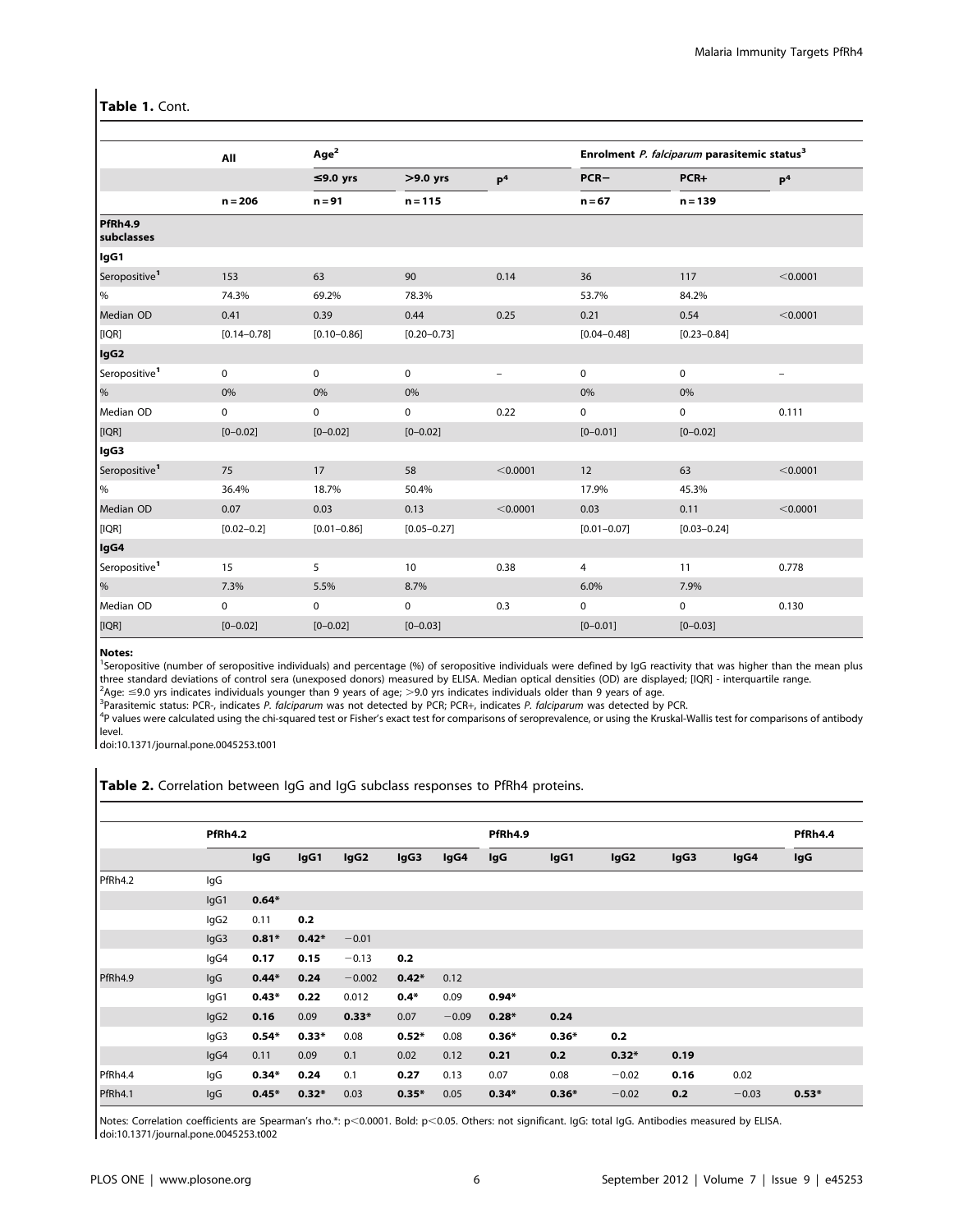Table 3. Associations between antibodies and risk of clinical malaria.

| Antigen |      | uHR MvL [95% CI]    | р        | uHR HvL [95% CI]    | p        | aHR MvL [95% CI]    | p     | aHR HvL [95% CI]    | p     |
|---------|------|---------------------|----------|---------------------|----------|---------------------|-------|---------------------|-------|
| PfRh4.2 | lgG  | $0.56[0.33 - 0.95]$ | 0.03     | $0.23[0.12 - 0.47]$ | < 0.0001 | $0.66[0.38 - 1.14]$ | 0.138 | $0.29[0.14 - 0.58]$ | 0.001 |
|         | lgG1 | $0.58[0.33 - 1.0]$  | 0.048    | $0.36[0.2 - 0.67]$  | 0.001    | $0.64[0.36 - 1.12]$ | 0.118 | 0.39[0.21-0.74]     | 0.004 |
|         | lgG3 | $0.53[0.3-0.92]$    | 0.023    | $0.4[0.22 - 0.73]$  | 0.003    | $0.64[0.36 - 1.13]$ | 0.122 | $0.52[0.28 - 0.98]$ | 0.043 |
| PfRh4.9 | lgG  | $0.62[0.26 - 1.5]$  | 0.293    | $0.68[0.29 - 1.58]$ | 0.368    | $0.71[0.3 - 1.73]$  | 0.454 | $0.73[0.31 - 1.71]$ | 0.462 |
|         | lgG1 | $0.41[0.16 - 1.06]$ | 0.065    | $0.73[0.33 - 1.65]$ | 0.451m   | $0.49[1.88 - 1.29]$ | 0.148 | $0.83[0.37 - 1.88]$ | 0.662 |
|         | lgG3 | $0.11[0.03 - 0.36]$ | < 0.0001 | $0.14$ [0.05-0.41]  | < 0.0001 | $0.12[0.04 - 0.4]$  | 0.001 | $0.18[0.06 - 0.54]$ | 0.002 |

Notes: Study participants (n = 206) were stratified into 3 equal groups according to low, medium or high levels of antigen-specific antibodies. Hazard ratios were calculated comparing high versus low levels of antibodies (HvL) and medium versus low levels (MvL) of antibodies for the risk of symptomatic malaria over 6 months of follow-up; analysis was based on first episode only. Unadjusted hazard ratios (uHR), adjusted (age-adjusted and location-adjusted) hazard ratios hazard ratios (aHR) and 95% confidence intervals [95% CI] were calculated. During the follow-up period, 80 children experienced at least one episode of clinical malaria, and 196 were reinfected (as detected by PCR).

doi:10.1371/journal.pone.0045253.t003

could not be explored to investigate any potential synergistic or additive effects of different antibody responses.

## Human Antibodies Against PfRh4 Inhibit Invasion of Erythrocytes

To assess the functional activity of PfRh4 antibodies, we affinity purified human anti-PfRh4.9 and PfRh4.2 antibodies and tested them for P. falciparum growth-inhibitory activity in vitro. Neuraminidase treatment of erythrocytes was used to inhibit the use of alternate invasion pathways and force merozoites to use PfRh4 during invasion [6,12]. Purified PfRh4.9 antibodies inhibited invasion into untreated (Figure 2a) and neuraminidase-treated erythrocytes (Figure 2b) in a concentration-dependent manner. Inhibition of invasion was much stronger in neuraminidase treated erythrocytes, with an IC50 of 23  $\mu$ g/ml (invasion into untreated cells was inhibited by  $40\%$  at 100  $\mu$ g/ml). The greater inhibition of invasion into neuraminidase-treated cells reflects the reliance on PfRh4 by merozoites during invasion, and points to the specificity of the affinity-purified PfRh4 antibodies. To determine whether PfRh4.9 antibodies were present in protected children at sufficiently high levels to inhibit invasion, we directly compared the reactivity of antibodies among high responders (defined as the upper tertile) from the cohort with the reactivity of the affinitypurified invasion-inhibitory antibodies using ELISA (Figure 2c); results suggested that children did have sufficiently high enough concentrations for functional activity. IgG reactivity for the affinity-purified PfRh4.9 was 2–4 times higher than that seen for high-responder children; since the purified IgG inhibited growth by 50% by a  $1/54$  dilution (23.3  $\mu$ g/ml), and by 75% at a 1/42 dilution (30.1  $\mu$ g/ml), the children's samples would be expected to inhibit by similar amounts at a 1/10–1/27 dilution. In contrast, human antibodies against PfRh4.2 (tested at a maximum concentration of 300  $\mu$ g/ml) did not substantially inhibit invasion into either untreated or neuraminidase treated erythrocytes (Figure 2d).

## PfRh4 Expression in Isolates from Infected Children

To determine the extent of PfRh4 expression and its potential as an immune target, we assessed PfRh4 protein expression among isolates infecting individuals in the cohort by immunofluorescence microscopy. To maintain the original phenotype, P.falciparum isolates were only cultured in vitro until schizont-stages were prevalent, but were not cultured through new cycles of invasion and replication. Laboratory adapted isolates 3D7 and HB3 were used as positive controls, with a PfRh4 knockout mutant as a negative control (the monoclonal antibody to PfRh4 did not label the PfRh4-knockout parasite line by IFA or western blot. We also stained for RON4, another rhoptry protein, to verify the location of PfRh4 staining. We found that 15 out of 22 isolates from infected children showed expression of PfRh4 proteins and were classified as positive (Table 4; Figure 3a). This suggests that PfRh4 is an important invasion ligand in this population. Previous reports of laboratory-adapted isolates show that 73% express PfRh4 (Supporting data, Table S2). Testing four recently adapted isolates [38] of different geographic origins by Western Blot, we found that isolates XIE010 (origin - PNG) and Pf2004 (Ghana) showed PfRh4 expression, whereas Pf2006 (Ghana) and HCS3 (Thailand) were PfRh4-negative (Figure 3b).

#### Limited Sequence Polymorphism in PfRh4

To further understand the importance of PfRh4 as an immune target and its potential as a vaccine candidate, we sequenced the regions coding for PfRh4.2 and PfRh4.9 in clinical isolates obtained in the population (Table 5). In the region of PfRh4.2, we found no SNPs among 13 isolates from the cohort and 16 isolates from diverse geographic origins. For PfRh4.9, we determined sequences from 12 isolates in the cohort; there were four SNPs resulting in one synonymous and 3 non-synonymous changes. In 11 sequences from public databases (plus isolate HCS3) there were 5 additional polymorphic sites, (1 synonymous, 4 non-synonymous). The 3 non-synonymous changes in the cohort sequences were also found in sequences from the databases. Furthermore, 11 of the sequences were identical to the reference strain 3D7, and 10 sequences differed at only 1 or 2 sites. The average nucleotide diversity  $(\pi)$  was 0.00095, and there was no departure from neutrality was detected by Tajima's D value for population data  $(n = 12)$  or the Hudson-Kreitman-Aguade ratio for all data  $(n = 23)$ [44]. Thus, there is no evidence of significant selective pressure in the N-terminal region of PfRh4.

# Discussion

These findings represent a significant advance towards identifying targets of human immunity to malaria. Our broad evaluation of PfRh4 combining prospective studies of associations between antibodies and protective immunity, the functional activity of human antibodies, and PfRh4 expression by P. falciparum in the population provide important evidence, for the first time, suggesting that PfRh4 is a target of human immunity.

IgG1 and IgG3 were the predominant subclasses for antibodies to PfRh4, with very little IgG2 or IgG4, as observed for other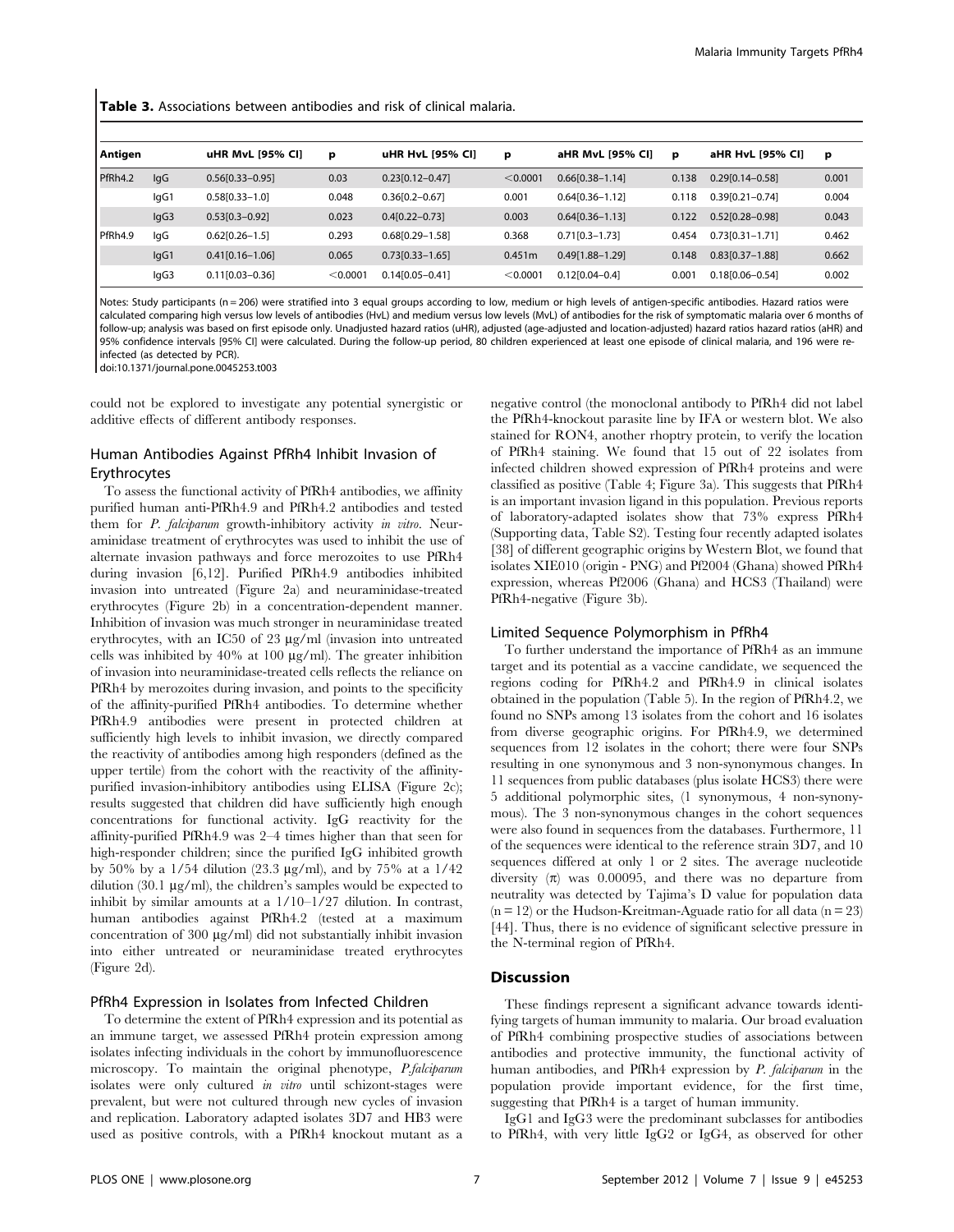

Figure 2. Inhibition of erythrocyte invasion by affinity-purified human PfRh4 antibodies. (a) Concentrationdependent inhibition of invasion by affinity-purified human antibodies to recombinant PfRh4.9. Increasing concentration of PfRh4.9 antibody (black bars) resulted in increased invasion inhibition into untreated erythrocytes, whereas varying concentrations of human non-immune IgG had no effect (white bars). (b) Concentration-dependent invasion inhibition by PfRh4.9 antibodies into neuraminidase treated erythrocytes. Results for (a) and (b) show means from 2 independent experiments, each run in duplicate, and are expressed as % growth compared to PBS control. Error bars represent the SEM between all 4 values. Anti-Rh4.9 rabbit

antibodies, a known inhibitor of invasion, was used as a control (grey bars). (c) ELISA results plotted as OD at 405 nm (y-axis) to compare concentrations of affinity purified PfRh4.9 antibodies and high responders (samples A–F) from the Mugil cohort. Different dilutions as indicated on the x-axis have been tested on recombinant PfRh4.9. (d) Invasion inhibition mediated by anti-PfRh4.2 antibodies (at 300 µg/ml) in relation to invasion inhibition mediated by non-specific human IgG (250 mg/ml). Results represent the mean from two independent experiments, each sample tested in duplicate. Error bars represent the SEM; ut: untreated erythrocytes, N: Neuraminidase treated erythrocytes.

doi:10.1371/journal.pone.0045253.g002

merozoite antigens [25,30,31,45]. High levels of IgG3 to PfRh4.9, containing the erythrocyte-binding region, were very strongly associated with reduced malaria risk; this is the strongest association with protection against malaria that we have observed in this cohort [25,30,31]. Importantly, this protective association remained strong and significant after adjusting for potential confounding factors of age, residential location, and parasitemia status at enrolment. High levels of IgG3 to PfRh4.2 were also strongly associated with protection against clinical malaria and high-density parasitemia, but this association was not as strong as that seen for IgG3 to PfRh4.9. Interestingly, IgG1 to PfRh4.9 was not significantly associated with protective immunity, suggesting that IgG3 might be functionally more important. Although a detailed knowledge of the functions of IgG subclasses in humans is lacking, prior studies report important differences in the function of IgG1 and IgG3 in other systems (eg. [46]), and known structural differences between IgG1 and IgG3 may influence specificity and function. Animal studies indicate that different IgG subclasses have different immunologic activities and roles, and lead to different outcomes [43]. Further studies are needed to understand the functional differences between IgG1 and IgG3 to PfRh4 and other merozoite antigens. The association between high levels of antibodies and protection from high-density parasitemia, but not re-infection per se, is consistent with PfRh4 antibodies acting by inhibition of erythrocyte invasion and parasite replication, which we observed in vitro. Human immunity to malaria is almost certainly mediated by responses to multiple target antigens, but few of these target antigens have been identified or studied in detail. Data presented here provide important evidence that antibodies to PfRh4 contribute to the protective immune response in humans. We have previously reported that antibodies to the EBAs and PfRh2 [25,30,31] are strongly associated with protection; collectively, these studies identify the EBA and PfRh invasion ligand families as important targets of immune responses in humans that appear to contribute to protection against malaria. Given that *P. falciparum* can vary the use and expression of EBA and PfRh4 invasion ligands as a possible means of immune evasion [7], it is likely that functional antibodies to multiple invasion ligands would be needed to provide effective immunity.

Demonstrating the functional significance of PfRh4 antibodies, affinity-purified human antibodies against the PfRh4.9 protein, which contains the erythrocyte-binding region, were potent inhibitors of SA-independent invasion, which requires the PfRh4 ligand. To our knowledge, this is the first report of human IgG to PfRh4 being invasion-inhibitory and one of the strongest lines of evidence that human antibodies specific to an invasion ligand may play an important role in immunity. Comparisons between antibody levels to PfRh4.9 in samples from children and the concentration of affinity-purified antibodies for invasion inhibition suggested that protected children have sufficiently high antibody levels to have inhibitory activity against P. falciparum. These data complement our findings of an association between antibodies to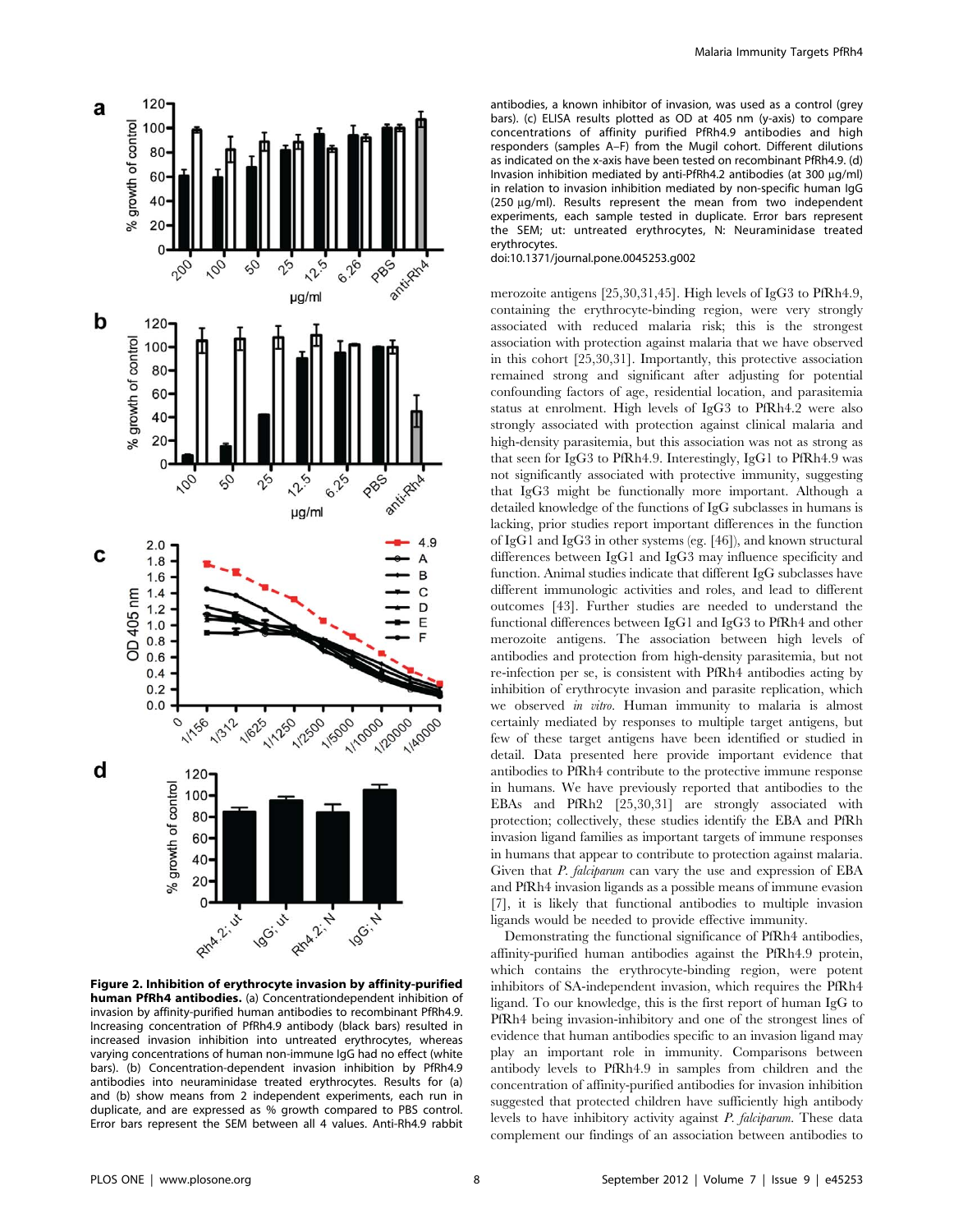Table 4. Expression of PfRh4 in clinical isolates from PNG.

| <b>Isolate</b> | Number of schizonts counted | Proportion PfRh4 positive (%) | PfRh4 expression                 |
|----------------|-----------------------------|-------------------------------|----------------------------------|
| A              | 32                          | 31.3                          | $^+$                             |
| B              | 5                           | 20                            | unclear                          |
| $\vert$ C      | 23                          | 56.5                          | $+$                              |
| O              | 39                          | 46.1                          | $\,$ + $\,$                      |
| E              | 15                          | 46.7                          | $^+$                             |
| IF.            | 12                          | $\overline{\phantom{0}}$      | -                                |
| $\vert$ G      | 21                          | 57                            | $^+$                             |
| lн             | 16                          | 81.3                          | $\,$ + $\,$                      |
| H              | 16                          | 6.25                          | unclear                          |
| Þ              | 15                          | 66.7                          | $\,$ + $\,$                      |
| $\mathsf{k}$   | 31                          | 87.7                          | $^+$                             |
| IL.            | 10                          | 90                            | $^+$                             |
| M              | 10                          | 90                            | $+$                              |
| I N            | 37                          | $\overline{\phantom{m}}$      | $\qquad \qquad -$                |
| $\circ$        | 15                          | $\overline{\phantom{0}}$      |                                  |
| │P             | 20                          | 30                            | $\! + \!\!\!\!$                  |
| Q              | 24                          | 41.7                          | $+$                              |
| R.             | 52                          | 34.6                          | $+$                              |
| s              | $7\overline{ }$             | -                             |                                  |
| Iт             | 28                          | $\overline{\phantom{0}}$      | -                                |
| l U            | 54                          | 77.8                          | $+$                              |
| I٧             | 61                          | 50.8                          | $\begin{array}{c} + \end{array}$ |
| 3D7            | 117                         | 40.1                          | $\qquad \qquad +$                |

Notes: Results from immunofluorescence assays using blood smears of P. falciparum isolates from infected children. Isolates A-V were stained with DAPI and anti-PfRh4 antibody in order to investigate the rate of PfRh4 expression in clinical isolates. % Rh4 positive: proportion of DAPI-positive schizonts that were also PfRh4-positive. An arbitrary cut-off for positivity was set at 3 DAPI-positive schizonts that were also Rh4-positive. As a reference, schizonts of isolate 3D7 were stained with anti-PfRh4 antibody in 4 independent experiments to determine the average percentage of positive PfRh4 staining (mean 40.1%, range of 20.7%). doi:10.1371/journal.pone.0045253.t004

PfRh4 and protection from malaria, providing evidence that PfRh4 is a target of protective antibodies. In contrast, human PfRh4.2 antibodies did not inhibit invasion of erythrocytes. Hence, the functional relevance of PfRh4.2 antibodies is unclear, and they may have a different mode of action, such as interactions with Fc-receptors on immune cells or with complement. Alternatively, antibodies to PfRh4.2 may be a marker of immunity, or of responses to PfRh4 more broadly, rather than directly contributing to immunity. Presently, the acquisition of human growthinhibitory antibodies to merozoite antigens has only been demonstrated for AMA1 and MSP1-19 [47,48], and with some evidence supporting EBA175 as an additional target [7]. Studies have not previously related the antibody levels required for functional activity to levels present in protected individuals as we have done. Prior studies suggest that MP1-19 is not a major target of inhibitory antibodies in this population [49].

Most isolates infecting children demonstrated PfRh4 protein expression, consistent with our data suggesting PfRh4 may be an important target of acquired immunity. There are no prior reports of PfRh4 protein expression in clinical isolates, but two studies of African children found that pfrh4 gene expression was detected in a minority of isolates [19,20]. Differences between these studies and ours may represent population-specific differences, or differences in the sensitivity of the methods used. Consistent with our studies on clinical isolates, most culture adapted isolates (from diverse geographic origins) show expression of PfRh4 protein. Further

studies are needed to assess a larger number of isolates in different populations and relationship between PfRh4 expression and acquired antibodies. Sequence analysis identified little polymorphism in the PfRh4 erythrocyte-binding region and no polymorphisms in the PfRh4.2 region. In contrast, PfRh2 has a highly polymorphic stretch in the N-terminal region [30] that encodes the erythrocyte-binding domain [50,51]. It is possible the variable expression of PfRh4 is used a means of immune evasion [7], rather than immune evasion via the evolution of polymorphisms. The limited polymorphism in PfRh4 may make it attractive as a vaccine candidate, especially when partnered with other antigens, such as EBA175, to block the use of alternate invasion pathways [7,52]. PfRh5 also has limited polymorphisms [53], and a recent report suggested that there was minimal acquisition of IgG to recombinant PfRh5 in a population of malaria-exposed Kenyans [54]. One study reported that expression of the *pfrh5* gene was variable among P. falciparum isolates in The Gambia [20], as seen for other pfrh genes, whereas other data suggests PfRh5 protein is expressed by all laboratory-adapted isolates [53,54]. Our preliminary studies suggest that the prevalence of antibodies to recombinant PfRh5 is high in our PNG study population (J. Richards, J. Beeson, unpublished observations). Further studies to understand the expression of PfRh ligands and the acquisition of antibodies to them will be valuable for understanding the importance of PfRh proteins as targets of immunity and their potential for vaccine development.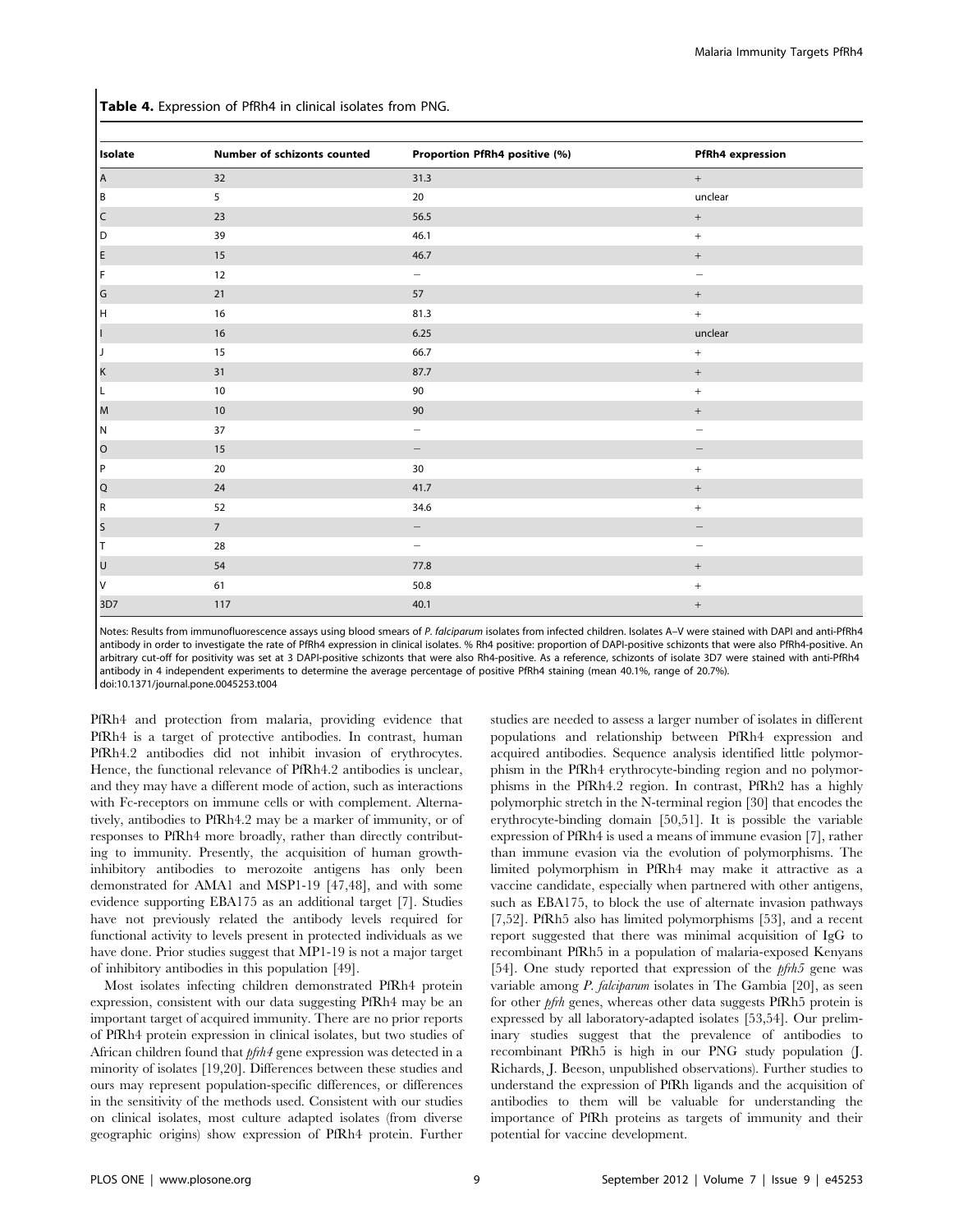





Figure 3. Expression of PfRh4 in clinical isolates and culture-adapted strains. (a) A representative example of a schizont from a clinical P. falciparum isolate with PfRh4 expression, as determined by immunofluorescence microscopy. Order of panels: phase, DAPI stain (labels nucleus), anti-Ron4-Alexa 488, anti-Rh4-Alexa-597, overlay. (b) Western blots showing expression of PfRh4 by P. falciparum isolates recently adapted to in vitro culture. Proteins were extracted from schizonts and the membrane was probed with anti-PfRh4 antibodies (upper panel) and anti-HSP70 antibodies (lower panel) as a loading control. The positions of molecular weight standards are indicated on the left. Isolates tested were 3D7, XIE (from PNG), Pf2004 (Ghana), Pf2006 (Ghana), HCS3 (Thailand) and a W2mef-PfRh4 knockout line (Rh4ko). doi:10.1371/journal.pone.0045253.g003

Understanding the targets of acquired human immunity is valuable for several reasons. One of the important criteria for objectively prioritizing antigens for vaccine development against malaria, as with other infectious pathogens, is the demonstration that immune responses to that antigen are associated with protection from malaria [22,23]. As noted earlier, there is presently a major deficiency in our knowledge of human immune

#### Table 5. Polymorphisms within regions of PfRh4.

|   |         | N  | bp         | <b>SNPs</b> | h | - S            | <b>NS</b>    |
|---|---------|----|------------|-------------|---|----------------|--------------|
|   | PfRh4.2 | 13 | 525        | $\mathbf 0$ | 1 | $\mathbf 0$    | $\mathbf 0$  |
|   | PfRh4.9 | 12 | 1817       | 4           | 4 | 1              | 3            |
| Ш | PfRh4.2 | 16 | 525        | $\mathbf 0$ | 1 | $\mathbf 0$    | $\mathbf{0}$ |
|   | PfRh4.9 | 11 | 1648-1817* | 8           | 6 | 1              | 7            |
| Ш | PfRh4.2 | 29 | 525        | $\mathbf 0$ | 1 | $\mathbf 0$    | $\mathbf 0$  |
|   | PfRh4.9 | 23 | 1648-1817* | 9           | 7 | $\overline{2}$ | 7            |

Notes: Sequence analysis of PfRh4.2 and PfRh4.9 in clinical isolates derived from the Mugil population (I), global sequences of diverse geographic origins (II) and the combined datasets (III). For global sequences, we sequenced isolate HCS3, and obtained sequences for 3D7, Dd2, HB3, 7G8, FVO, CS2, D6, FCC2, IGH-CR14, K1, Pf\_Senegal, SL and VS/1, IT line and Ghana from the Broad Institute and Sanger Institute public databases. N: number of isolates tested. bp: length of fragment sequenced in bp (PfRh4.2: bp 3829–4353; PfRh4.9: bp 170–1987). \*: length of fragment varied between 1648bp and 1817 bp. SNPs: total number of single nucleotide polymorphisms observed in all sequences. h: total number of haplotypes observed. S: total number of synonymous mutations in all sequences. NS: total number of non-synonymous mutations in all sequences. doi:10.1371/journal.pone.0045253.t005

responses to the many potential blood-stage antigens of human malaria. Furthermore, our level of understanding human immune responses to complex pathogens is very limited. Knowledge of immunity to infectious diseases is largely based on studies of much simpler organisms (viruses and some bacteria) that have much smaller genomes than complex organisms such as *P. falciparum*, and have few target antigens. Often this knowledge also relies heavily on principles established in small animal models that may not be wholly representative of human disease and immune responses. There is increasing interest in using serological assays as a low cost tool for surveillance of malaria exposure in populations to guide control efforts by identifying populations at risk, and evaluating the impact of malaria control interventions on malarial immunity, and this is arising as a major potential application of a detailed knowledge of human immunity to malaria. Identifying key antibody targets would advance these strategies and facilitate the development of biomarkers to monitor immunity in populations.

In conclusion, our findings suggest PfRh4 is a target of human antibodies that contribute to protective immunity, and PfRh4 may warrant further consideration in malaria vaccine development. The PfRh ligands are not present in rodent or simian malarias and, therefore, responses to PfRh ligands cannot be easily studied in animal models. This emphasizes the importance of human studies to evaluate these antigens as targets of protective immunity and aid the identification and prioritization of candidates for vaccine development. Furthermore, the broad approach used here to evaluate PfRh4 as an immune target could serve as a valuable framework to assess and prioritize numerous other merozoite antigens being identified in the post-genomic era as immune targets and potential vaccine candidates.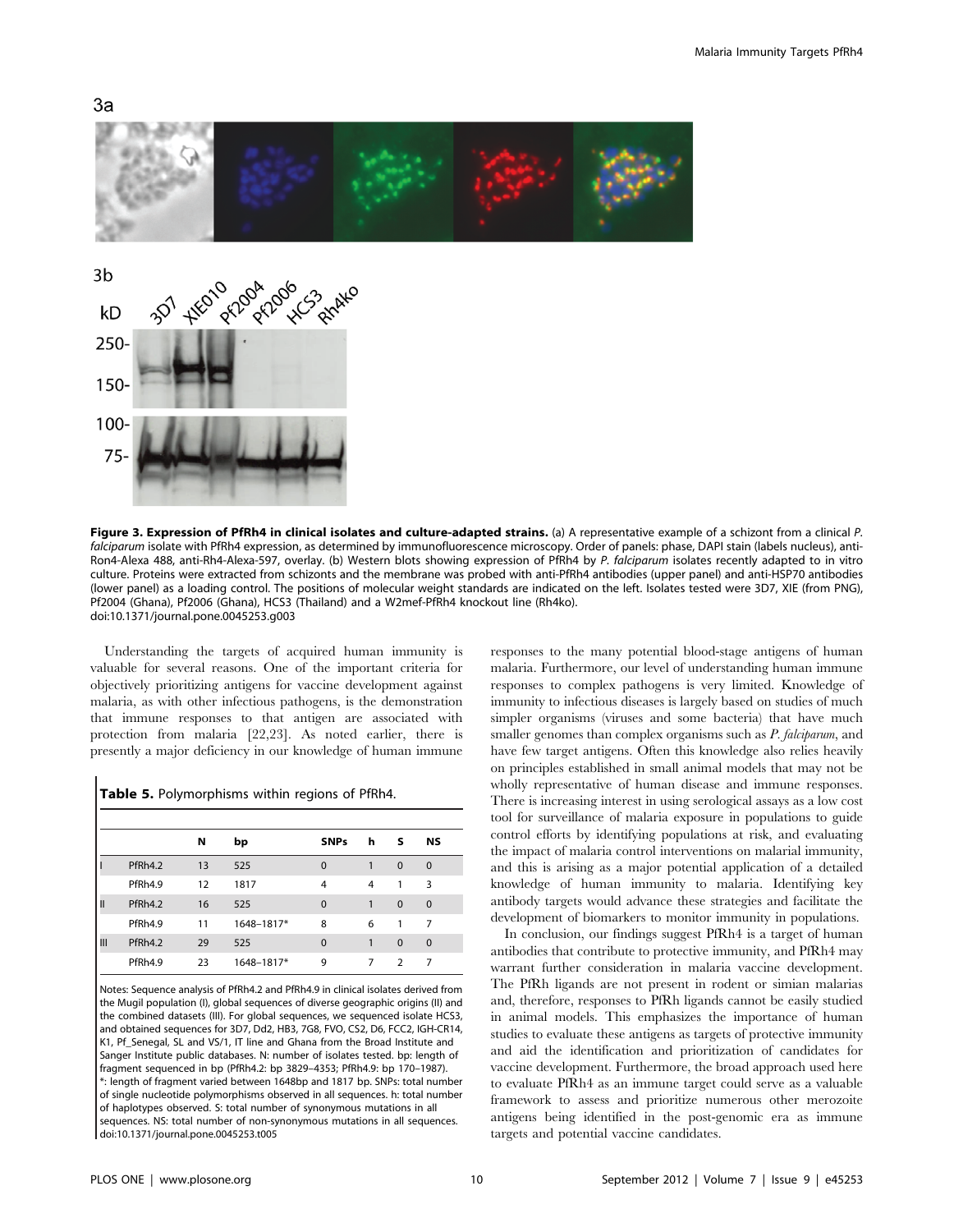## Supporting Information

Table S1 Association between antibodies and risk of high-density parasitemia. Study participants were stratified into 3 equal groups according to low, medium or high levels of antigen-specific antibodies. Hazard ratios were calculated comparing those with high versus low levels of antibodies (HvL) and medium versus low levels (MvL) of antibodies for the risk of highdensity parasitemia  $(>=5000 \text{ parasites/} \mu \text{ blood})$  over 6 months of follow-up; analysis was based on first episode only. Unadjusted hazard ratios (uHR), and adjusted (age-adjusted and locationadjusted) hazard ratios hazard ratios (aHR) were calculated. (DOCX)

Table S2 Expression of PfRh4 by laboratory-adapted isolates. Note on isolates: \*Isolates W2mef and Dd2 are thought to be genetically identical;  $\#$  isolates FCR3 and E8B (a clone of the IT line) are thought to be genetically identical. References: Tham WH, Schmidt CQ, Hauhart RE, Guariento M, Tetteh-Quarcoo PB, et al. (2011). Plasmodium falciparum uses a key functional site in complement receptor type-1 for invasion of human erythrocytes. Blood 118:1923–1933; Stubbs J, Simpson K, Triglia T, Plouffe D, Tonkin C, et al. (2005), Molecular mechanism for

#### References

- 1. Elliott SR, Beeson J (2008) Estimating the burden of global mortality in children aged <5 years by pathogen-specific causes. Clin Infect Dis 46: 1794–1795.
- 2. Snow RW, Guerra CA, Noor AM, Myint HY, Hay SI (2005) The global distribution of clinical episodes of Plasmodium falciparum malaria. Nature 434: 214–217.
- 3. Cowman A, Crabb B (2006) Invasion of red blood cells by malaria parasites. Cell 124: 755–766.
- 4. Gaur D, Mayer DC, Miller LH (2004) Parasite ligand-host receptor interactions during invasion of erythrocytes by Plasmodium merozoites. Int J Parasitol 34: 1413–1429.
- 5. Duraisingh M, Triglia T, Ralph SA, Rayner JC, Barnwell JW, et al. (2003) Phenotypic variation of Plasmodium falciparum merozoite proteins directs receptor targeting for invasion of human erythrocytes. EMBO J 22: 1047–1057.
- 6. Stubbs J, Simpson K, Triglia T, Plouffe D, Tonkin C, et al. (2005) Molecular mechanism for switching of P. falciparum invasion pathways into human erythrocytes. Science 309: 1384–1387.
- 7. Persson K, Mccallum F, Reiling L, Lister N, Stubbs J, et al. (2008) Variation in use of erythrocyte invasion pathways by Plasmodium falciparum mediates evasion of human inhibitory antibodies. J Clin Invest 118: 342–351.
- 8. Rayner JC, Vargas-Serrato E, Huber CS, Galinski MR, Barnwell JW (2001) A Plasmodium falciparum homologue of Plasmodium vivax reticulocyte binding protein (PvRBP1) defines a trypsin-resistant erythrocyte invasion pathway. J Exp Med 194: 1571–1581.
- 9. Rayner JC, Galinski MR, Ingravallo P, Barnwell JW (2000) Two Plasmodium falciparum genes express merozoite proteins that are related to Plasmodium vivax and Plasmodium yoelii adhesive proteins involved in host cell selection and invasion. Proc Natl Acad Sci USA 97: 9648–9653.
- 10. Hayton K, Gaur D, Liu A, Takahashi J, Henschen B, et al. (2008) Erythrocyte binding protein PfRH5 polymorphisms determine species-specific pathways of Plasmodium falciparum invasion. Cell Host Microbe 4: 40–51.
- 11. Gaur D, Furuya T, Mu J, Jiang LB, Su XZ, et al. (2006) Upregulation of expression of the reticulocyte homology gene 4 in the Plasmodium falciparum clone Dd2 is associated with a switch in the erythrocyte invasion pathway. Molec Biochem Parasitol 145: 205–215.
- 12. Tham WH, Wilson DW, Lopaticki S, Schmidt CQ, Tetteh-Quarcoo PB, et al. (2010) Complement receptor 1 is the host erythrocyte receptor for Plasmodium falciparum PfRh4 invasion ligand. Proc Natl Acad Sci USA 107: 17327–17332.
- 13. Gaur D, Singh S, Singh S, Jiang L, Diouf A, et al. (2007) Recombinant Plasmodium falciparum reticulocyte homology protein 4 binds to erythrocytes and blocks invasion. Proc Natl Acad Sci USA 104: 17789–17794.
- 14. Sim BK, Chitnis CE, Wasniowska K, Hadley TJ, Miller LH (1994) Receptor and ligand domains for invasion of erythrocytes by Plasmodium falciparum. Science 264: 1941–1944.
- 15. Triglia T, Duraisingh M, Good R, Cowman A (2005) Reticulocyte-binding protein homologue 1 is required for sialic acid-dependent invasion into human erythrocytes by Plasmodium falciparum. Mol Microbiol 55: 162–174.
- 16. Mayer DC, Kaneko O, Hudson-Taylor DE, Reid ME, Miller LH (2001) Characterization of a Plasmodium falciparum erythrocyte-binding protein paralogous to EBA-175. Proc Natl Acad Sci U S A 98: 5222–5227.
- 17. Thompson JK, Triglia T, Reed MB, Cowman AF (2001) A novel ligand from Plasmodium falciparum that binds to a sialic acid-containing receptor on the surface of human erythrocytes. Molec Microbiol 41: 47–58.

switching of P. falciparum invasion pathways into human erythrocytes. Science 309:1384–1387; Gaur D, Furuya T, Mu J, Jiang LB, SuXZ, et al. (2006) Upregulation of expression of the reticulocyte homology gene 4 in the Plasmodium falciparum clone Dd2 is associated wit a switch in the erythrocyte invasion pathway. Molec Biochem Parasitol 145:205–215.

(DOCX)

## Acknowledgments

We thank all study participants and the Papua New Guinea Institute of Medical Research staff involved in the study as well as Jack Taraika for assistance with sample processing. We thank Johanna Wapling for excellent technical support. We are also grateful to the Broad Institute and Sanger Institute for permission to use the PfRh4 sequence data.

#### Author Contributions

Conceived and designed the experiments: JB LR JR DW WC BC. Performed the experiments: LR JR DW WC CL JD. Analyzed the data: JB LR FF JR AB DW WC JD. Contributed reagents/materials/analysis tools: JB LR JR FF AB WT JS PM LT PS AC IM. Wrote the paper: LR JB FF DW JR. Conducted cohort study: IM PM LT.

- 18. Gilberger TW, Thompson JK, Triglia T, Good RT, Duraisingh MT, et al. (2003) A novel erythrocyte binding antigen-175 paralogue from Plasmodium falciparum defines a new trypsin-resistant receptor on human erythrocytes. J Biol Chem 278: 14480–14486.
- 19. Nery S, Deans AM, Mosobo M, Marsh K, Rowe JA, et al. (2006) Expression of Plasmodium falciparum genes involved in erythrocyte invasion varies among isolates cultured directly from patients. Molec Biochem Parasitol 149: 208–215.
- 20. Gomez-Escobar N, Amambua-Ngwa A, Walther M, Okebe J, Ebonyi A, et al. (2010) Erythrocyte Invasion and Merozoite Ligand Gene Expression in Severe and MildPlasmodium falciparumMalaria. J infect Dis 201: 444–452.
- 21. Tham WH, Schmidt CQ, Hauhart RE, Guariento M, Tetteh-Quarcoo PB, et al. (2011) Plasmodium falciparum uses a key functional site in complement receptor type-1 for invasion of human erythrocytes. Blood 118: 1923–1933.
- 22. Fowkes FJ, Richards JS, Simpson JA, Beeson J (2010) The relationship between anti-merozoite antibodies and incidence of Plasmodium falciparum malaria: A systematic review and meta-analysis. Plos Med 7: e1000218.
- 23. Richards JS, Beeson J (2009) The future for blood-stage vaccines against malaria. Immunol Cell Biol 87: 377–390.
- 24. Langhorne J, Ndungu F, Sponaas A, Marsh K (2008) Immunity to malaria: more questions than answers. Nat Immunol 9: 725–732.
- 25. Stanisic D, Richards J, Mccallum F, Michon P, King C, et al. (2009) Immunoglobulin G Subclass-Specific Responses against Plasmodium falciparum Merozoite Antigens Are Associated with Control of Parasitemia and Protection from Symptomatic Illness. Infect Immun 77: 1165–1174.
- 26. Cohen S, Butcher GA, Crandall RB (1969) Action of malarial antibody in vitro. Nature 223: 368–371.
- 27. Mccallum F, Persson KE, Mugyenyi CK, Fowkes FJ, Simpson JA, et al. (2008) Acquisition of growth-inhibitory antibodies against blood-stage Plasmodium falciparum. PLoS ONE 3: e3571.
- 28. Bouharoun-Tayoun H, Attanath P, Sabchareon A, Chongsuphajaisiddhi T, Druilhe P (1990) Antibodies that protect humans against Plasmodium falciparum blood stages do not on their own inhibit parasite growth and invasion in vitro, but act in cooperation with monocytes. J Exp Med 172: 1633– 1641.
- 29. Kumaratilake LM, Ferrante A, Jaeger T, Rzepczyk CM (1992) Effects of cytokines, complement, and antibody on the neutrophil respiratory burst and phagocytic response to Plasmodium falciparum merozoites. Infect Immun 60: 3731–3738.
- 30. Reiling L, Richards JS, Fowkes FJ, Barry AE, Triglia T, et al. (2010) Evidence that the erythrocyte invasion ligand PfRh2 is a target of protective immunity against Plasmodium falciparum malaria. J Immunol 185: 6157–6167.
- 31. Richards JS, Stanisic DI, Fowkes FJ, Tavul L, Dabod E, et al. (2010) Association between naturally acquired antibodies to erythrocyte-binding antigens of Plasmodium falciparum and protection from malaria and high-density parasitemia. Clin Infect Dis 51: e50–60.
- 32. Tham WH, Wilson D, Reiling L, Chen L, Beeson J, et al. (2009) Antibodies to reticulocyte binding protein-like homologue 4 inhibit invasion of Plasmodium falciparum into human erythrocytes. Infect Immun 77: 2427–2435.
- 33. Michon P, Cole-Tobian JL, Dabod E, Schoepflin S, Igu J, et al. (2007) The risk of malarial infections and disease in Papua New Guinean children. Am J Trop Med Hyg 76: 997–1008.